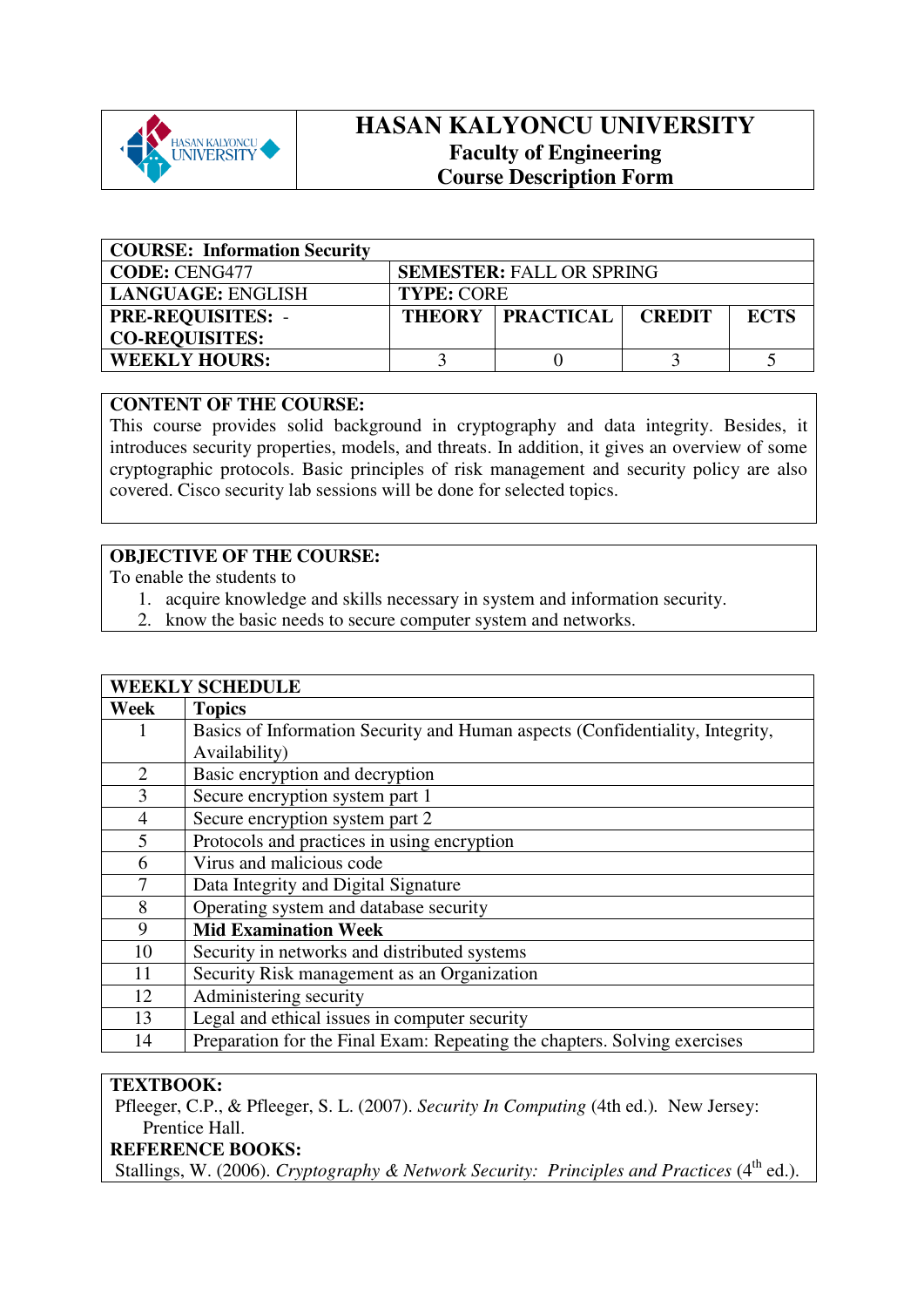New Jersey: Pearson. Stallings, W. (2007). *Network Security Essentials* (3rd ed.).New Jersey: Pearson.

| <b>EVALUATION SYSTEM:</b>    |                 |                |  |  |  |
|------------------------------|-----------------|----------------|--|--|--|
| <b>IN-TERM STUDIES</b>       | <b>QUANTITY</b> | PERCENTAGE (%) |  |  |  |
| Midterm Exam                 |                 | 20%            |  |  |  |
| Homework                     | 3               | 30%            |  |  |  |
| Laboratory works             |                 |                |  |  |  |
| Quiz                         | $\mathfrak{D}$  | $10\%$         |  |  |  |
| Final Exam                   |                 | 40%            |  |  |  |
| <b>TOTAL</b>                 | 9               | $100\%$        |  |  |  |
| <b>CONTRIBUTION OF</b>       |                 |                |  |  |  |
| <b>INTERM STUDIES TO</b>     | 8               | 60%            |  |  |  |
| <b>OVERALL GRADE</b>         |                 |                |  |  |  |
| <b>CONTRIBUTION OF FINAL</b> |                 |                |  |  |  |
| <b>EXAMINATION TO</b>        |                 | 40%            |  |  |  |
| <b>OVERALL GRADE</b>         |                 |                |  |  |  |
| <b>TOTAL</b>                 | 9               | 100%           |  |  |  |

| <b>COURSE CATEGORY:</b>               | PERCENTAGE (%) |
|---------------------------------------|----------------|
| <b>Mathematics and Basic Sciences</b> | 40%            |
| Engineering                           | 50%            |
| <b>Engineering Design</b>             | 10%            |
| <b>Social Sciences</b>                | 10%            |

| <b>TABLE OF ECTS / WORKLOAD:</b>                           |                 |                             |                          |
|------------------------------------------------------------|-----------------|-----------------------------|--------------------------|
| <b>Activities</b>                                          | <b>QUANTITY</b> | <b>Duration</b><br>(Hour)   | <b>Total</b><br>Workload |
| <b>Course Duration</b>                                     | 13              |                             | 39                       |
| Hours for off-the-classroom study (Pre-study,<br>practice) | 14              | 6                           | 84                       |
| Laboratory works                                           |                 |                             |                          |
| Mid-term                                                   |                 | $\mathcal{D}_{\mathcal{L}}$ | $\overline{2}$           |
| Final examination                                          |                 | 2                           | C                        |
| Homework                                                   | 3               | 3                           | 9                        |
| Quiz                                                       | 2               | 0.5                         |                          |
| <b>Total Work Load</b>                                     |                 |                             | 137                      |
| <b>Total Work Load / 30</b>                                |                 |                             | 4,57                     |
| <b>ECTS Credit of the Course</b>                           |                 |                             | 5                        |

|                                              | <b>PO1</b>                                     | PO2 | <b>PO3</b> | <b>PO4</b>     | PO <sub>5</sub> | <b>PO6</b> | PO <sub>7</sub> | PO <sub>8</sub> | PO <sub>9</sub> | <b>PO1</b> | PO <sub>1</sub> |
|----------------------------------------------|------------------------------------------------|-----|------------|----------------|-----------------|------------|-----------------|-----------------|-----------------|------------|-----------------|
|                                              |                                                |     |            |                |                 |            |                 |                 |                 |            |                 |
| LO1                                          |                                                |     |            | $\overline{2}$ |                 |            |                 |                 |                 |            |                 |
| LO2                                          | $\mathcal{D}_{\mathcal{L}}$                    |     |            | 3              | ി               |            |                 |                 |                 |            |                 |
| L <sub>03</sub>                              |                                                |     |            | 2              | ⌒               |            |                 |                 |                 |            |                 |
| LO <sub>4</sub>                              | ∍                                              |     | 2          | 3              | $\mathcal{D}$   |            |                 |                 |                 |            |                 |
| LO <sub>5</sub>                              |                                                |     |            | 2              | ി               |            |                 |                 |                 |            |                 |
|                                              |                                                |     |            |                |                 |            |                 |                 |                 |            |                 |
| PO: Program Outcomes   LO: Learning Outcomes |                                                |     |            |                |                 |            |                 |                 |                 |            |                 |
|                                              | Values: 0: None   1: Low   2: Medium   3: High |     |            |                |                 |            |                 |                 |                 |            |                 |